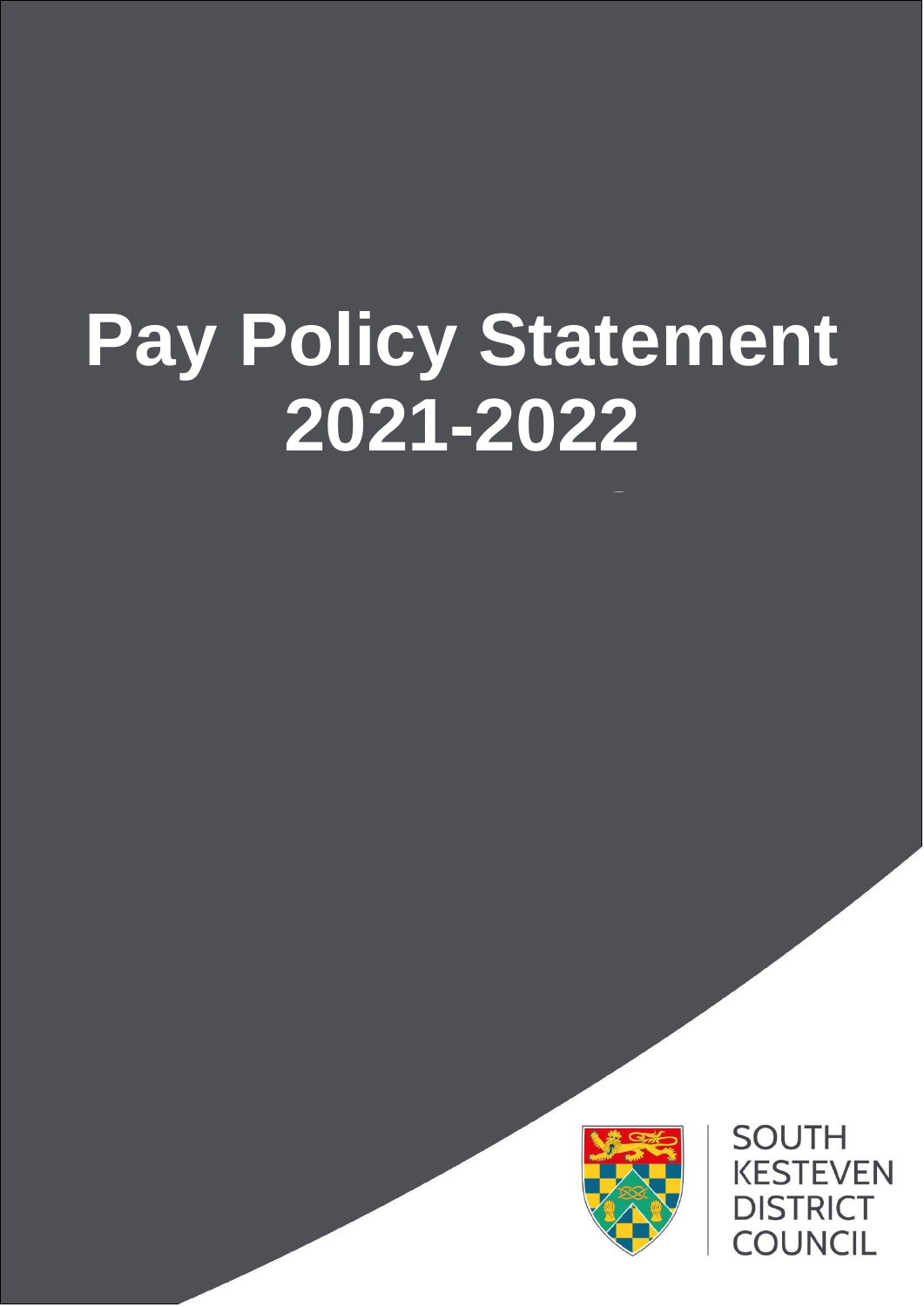# **CONTENTS PAGE**

- 1. Introduction
- 2. Legislation
- 3. Scope
- 4. Definition of officers covered by the Pay Policy Statement
- 5. Chief Executive Pay
- 6. Chief Officer Pay Determination
- 7. Lowest Paid Employees
- 8. Pay Determination Arrangements
- 9. Allowances
- 10.Apprentices
- 11.Local Government Pension Scheme
- 12.Pay Multipliers
- 13.Termination Payments
- 14.Re-engagement of employees
- 15.Gender Pay Gap Reporting

#### **1. Introduction**

- 1.1. South Kesteven District Council recognises that remuneration at all levels needs to enable the Council to attract and retain high quality employees dedicated to the service of the public.
- 1.2. It is important that local authorities are able to determine their own pay structures in order to address their strategic aims and to compete in the local and national market.
- 1.3. It is recognised that senior management roles in local government are complex and diverse functions in a highly politicised environment. The Council's ability to continue to attract and retain high calibre leaders capable of delivering this complex agenda, particularly during times of financial challenge, is crucial.
- 1.4. The Council may amend the pay policy statement at any point in the year.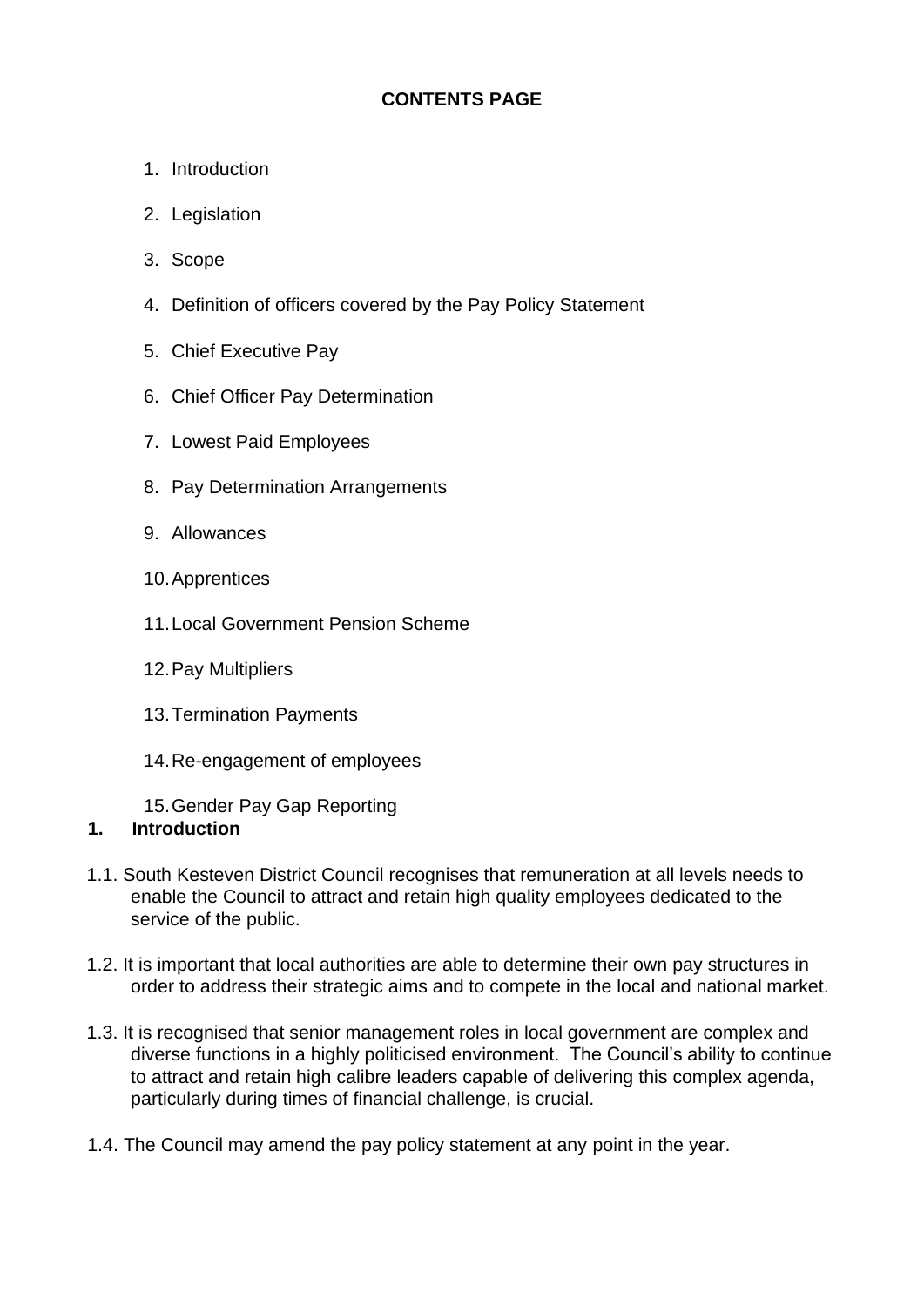# **2. Legislation**

- 2.1. Sections 38 to 43 of the Localism Act 2011 require local authorities to produce a Pay Policy Statement for each financial year.
- 2.2. The Act and supporting statutory guidance provide details of matters that must be included in this statutory pay policy but also recognises that each local authority has the autonomy to determine its own pay structures and pay policies. The Pay Policy must be formally approved by Full Council by the end of March each year. It can be amended in year and must be published on the authority's website. It must be complied with when setting terms and conditions for Chief Officers as defined in the Act.

# **3. Scope**

- 3.1. This Pay Policy Statement includes a policy on:
- The level and elements of remuneration for the Chief Executive
- The remuneration of the lowest paid employee
- The relationship between the remuneration of Chief Officers<sup>1</sup> and other officers
- Other specific aspects of Chief Officer remuneration such as fees, charges and other discretionary payments.
- 3.2. Remuneration in this context is defined widely to include not just pay but also charges, fees, allowances, benefits in kind, increases in enhancements of pension entitlements and termination payments.

# **4. Definition of officers covered by the Pay Policy Statement**

4.1. This policy statement covers the following posts:

Head of the Paid Service, which in this authority is the post of:

**Chief Executive** 

Statutory Chief Officers, which in this authority are the posts of:

- Interim Director of Finance (covering Section 151 responsibilities)
- Interim Director of Law and Governance (Monitoring Officer)

The substantive posts of Assistant Director of Finance and Assistant Director of Law and Governance will retain Statutory Chief Officer responsibilities upon the end of interim arrangements.

Non-statutory Chief Officers (those who report directly to the Head of the Paid Service) which in this authority are the posts of:

- Deputy Chief Executive
- Director Commercial and Operations
- Director Growth and Culture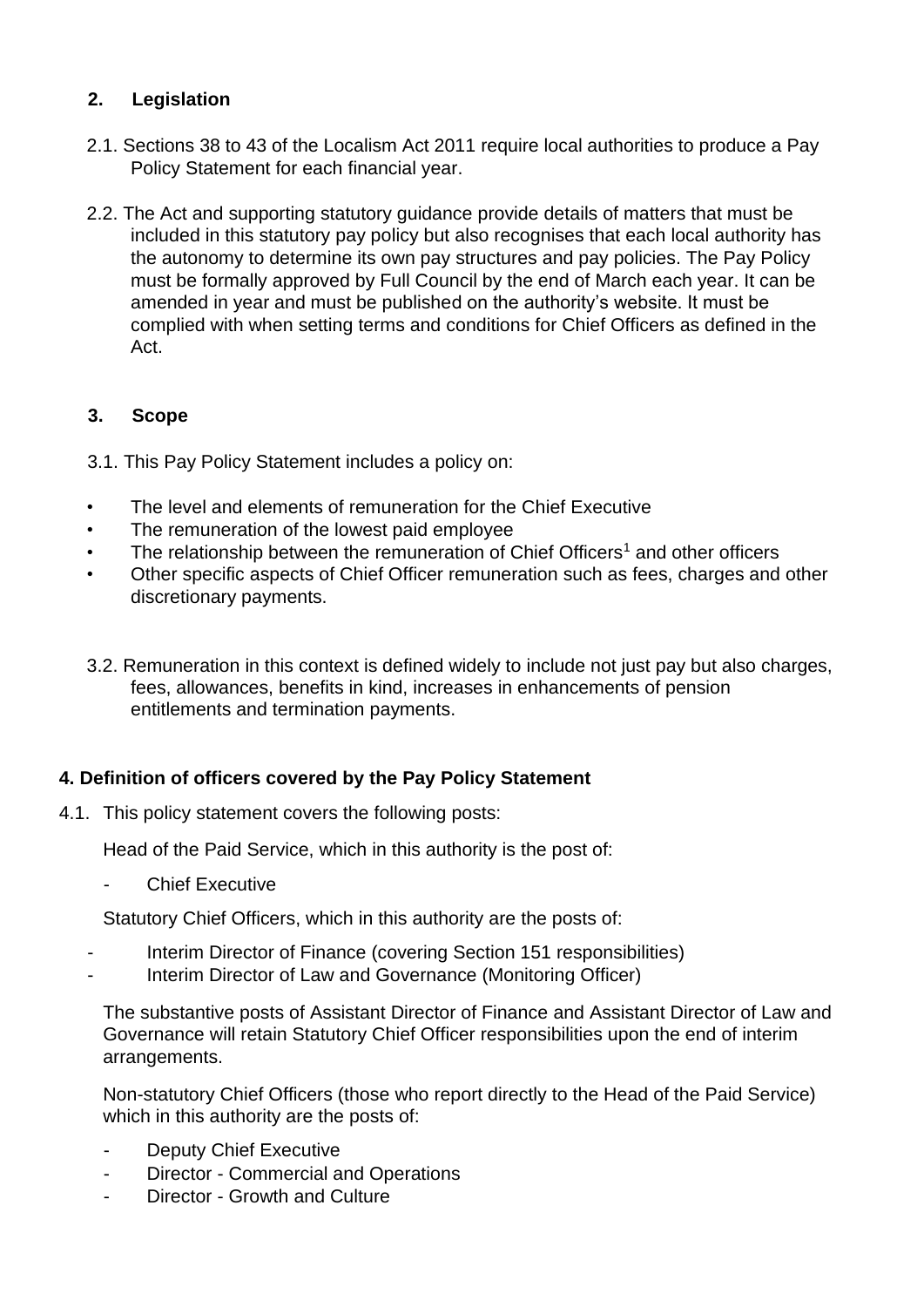Director – Housing and Property

Deputy Chief Officers, (those who report directly to a non-statutory or statutory Chief Officer) which in this authority are the posts of:

- Assistant Director Growth
- Assistant Director Commercial and Operational
- Assistant Director Housing
- Assistant Director Finance
- Assistant Director Law and Governance
- **Head of Public Protection**
- Head of Corporate Operations
- Head of Financial Services (Deputy 151 Officer)
- Head of Revenues and Benefits
- Head of Organisational Development
- **Head of Communications**
- Head of Democratic Services (Deputy Monitoring Officer)

#### Table 1

| <b>Job Title</b>                               | <b>FTE</b> | <b>Salary Band</b>  |
|------------------------------------------------|------------|---------------------|
| <b>Chief Executive</b>                         | 1.0        | £130,000 - £135,000 |
| Deputy Chief Executive                         | 1.0        | £95,000 - £105,000  |
| Director - Commercial and Operations           | 1.0        | £100,000 - £105,000 |
| Director – Growth and Culture                  | 1.0        | £85,000 - £95,000   |
| Director – Housing and Property                | 1.0        | £85,000 - £95,000   |
| Assistant Director - Commercial and Operations | 1.0        | £70,000 - £80,000   |
| <b>Assistant Director - Growth</b>             | 1.0        | £70,000 - £80,000   |
| Assistant Director – Housing                   | 1.0        | £70,000 - £80,000   |
| Assistant Director - Finance                   | 1          | £100,000 - £105,000 |
| Assistant Director – Law and Governance        | 0.8        | £95,000 - £100,000  |
| <b>Head of Service</b>                         | 7.0        | £40,000 - £65,000   |

The details shown above are based on the new management structure which has recently been implemented by the Council.

- 4.2 During a transitional period between the current and new management structure the Assistant Director – Finance and Assistant Director – Law and Governance are acting up as the Interim Director of Finance and Interim Director of Law and Governance respectively. Upon the full commencement of the new structure the Interim Director roles will be deleted from the management structure.
- 4.3 The Accounts and Audit Regulations 2015 require councils to publish the number of employees who are paid over £50,000 by job title using salary bands. Historically at South Kesteven District Council these bands are published in the pay policy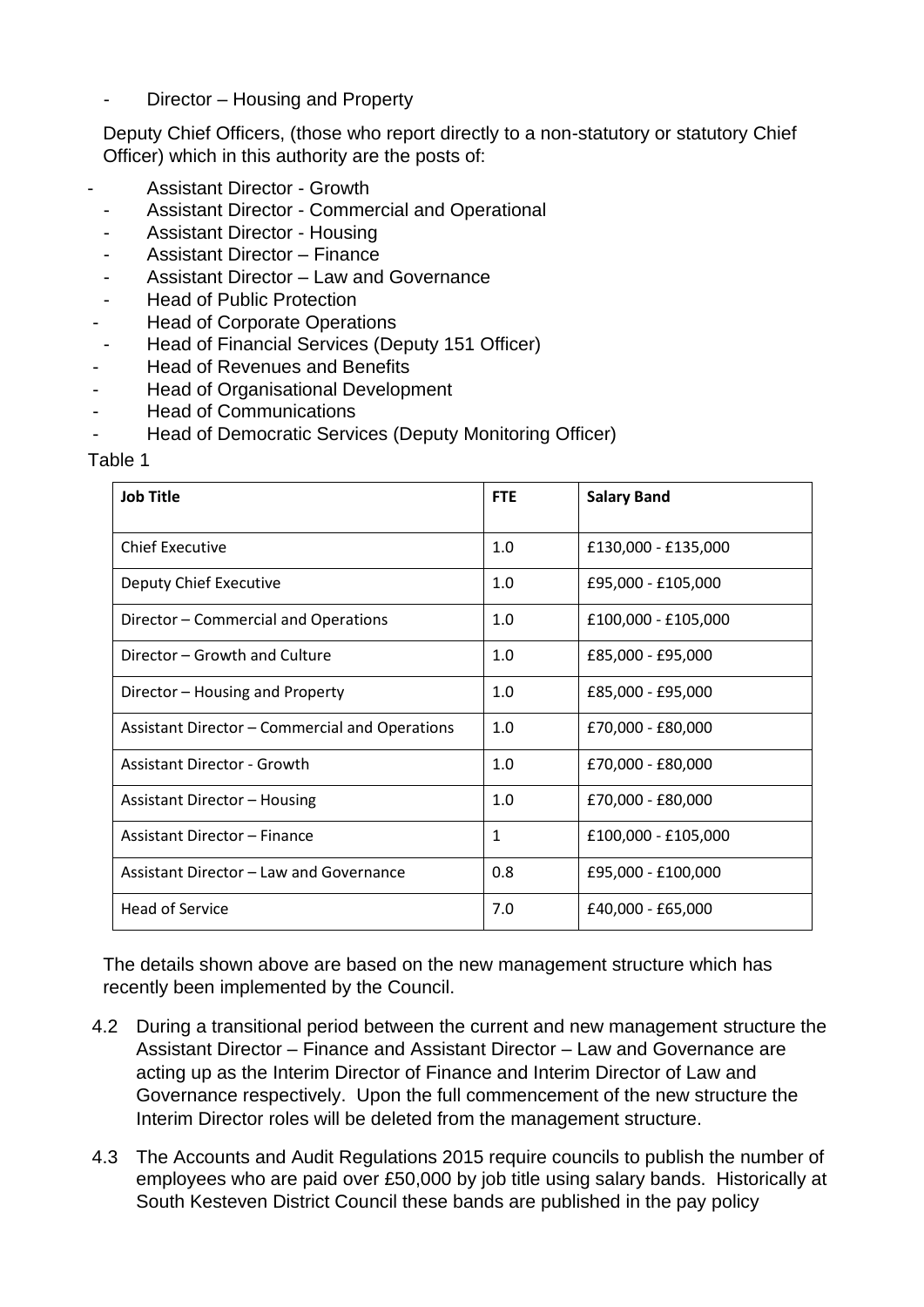statement using a minimum range bracket of £5000, this is based on the Local Government Transparency Code 2015.

- 4.4 Pay details for posts graded Head of Service or above are shown in Table 1. These can also be accessed via the Council's website.
- 4.5 There are a total of 14 Head of Service posts, 7 of which aren't classed as Deputy Chief Officer posts.

# **5. Chief Executive Pay**

- 5.1. The Chief Executive in South Kesteven discharges the accountability of Head of Paid Service – a statutory role defined by the Local Government and Housing Act. The Council determines the level of pay for its Chief Executive through the Employment Committee. The committee and its remit are contained in the Council's constitution.
- 5.2. The Chief Executive of South Kesteven District Council has been appointed as Returning Officer. The Returning Officer is an officer of the Council who is appointed under the Representation of the People Act 1983. Whilst appointed by the Council, the role of Returning Officer is one which involves and incurs personal responsibility and accountability and is statutorily separate from his/her duties as an employee of the Council.
- 5.3. Special fees are paid for Returning Officer duties which are not part of the post holder's substantive role. These fees are payable as required and can be made to any senior officer appointed to fulfil the statutory duties of this role.

#### **6. Chief Officer Pay Determination**

- 6.1. The Localism Act refers to Chief Officers. The Chief Officers at South Kesteven District Council are the following:
- The Chief Executive who is Head of Paid Service, the Section151 Officer,
- and the Monitoring Officer (the "Statutory Officers"),
- Deputy Chief Executive
- Directors
- Assistant Chief Executive
- 6.2. The Council does not have a separate pay policy in relation to Chief Officers.
- 6.3. The Council pays its Chief Officers at rates based on job evaluation and these are detailed in the Council's salary scale each year. The total remuneration package defined in employment contracts for the Chief Executive and Chief Officers is the same as all staff. It includes a spot rate salary or salary band, the same holiday entitlement based on length of service, the same sick pay arrangements, the same pension scheme arrangements and no enhanced remuneration elements are included.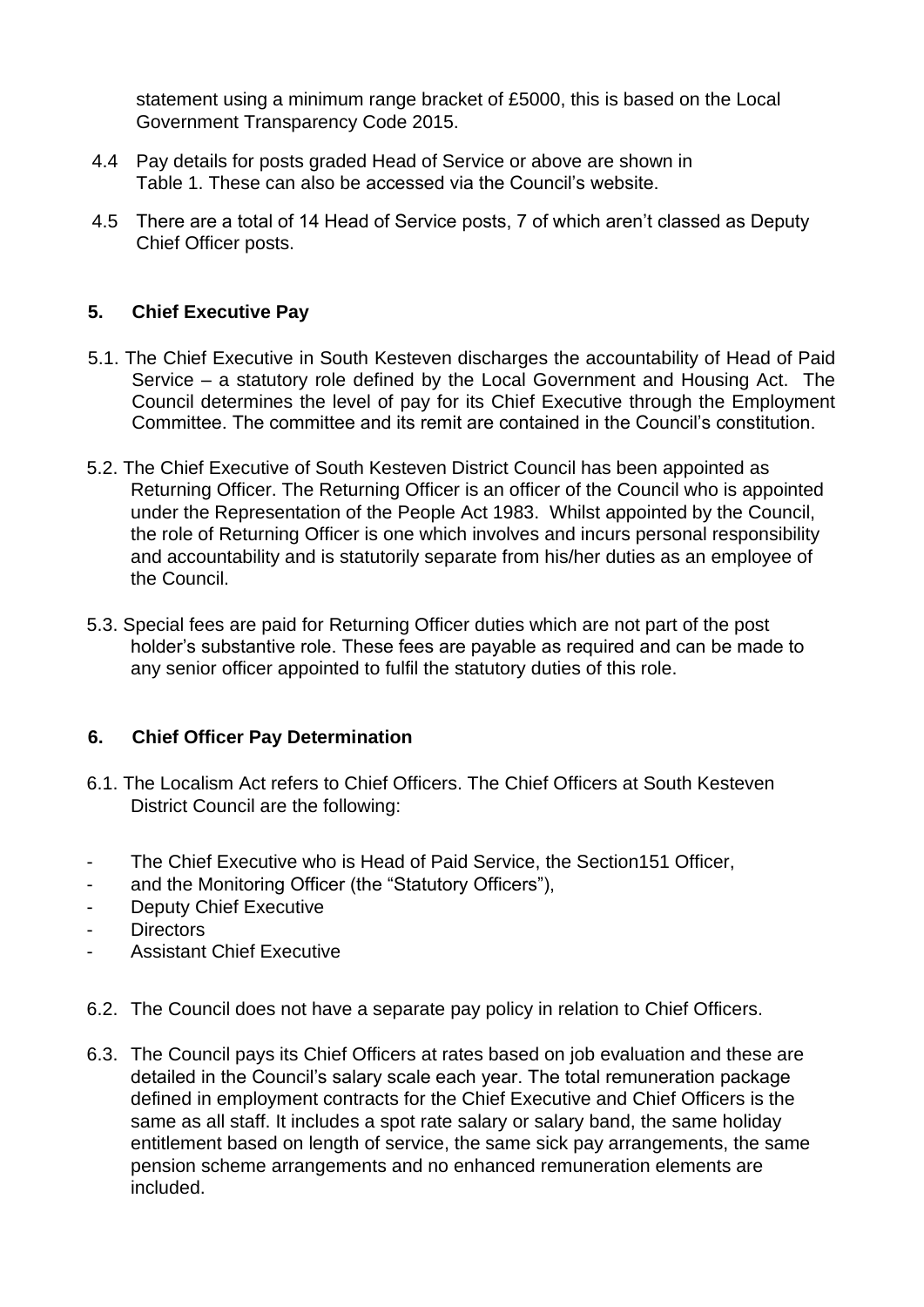6.4. The Council publishes senior management salary rates and gender pay details on its website in line with the requirements of the Government's transparency agenda.

#### **7. Lowest Paid Employees**

- 7.1. The lowest paid staff within the Council's pay structure are on Grade 1. For this reason we have chosen staff employed on Grade 1 as our definition of the 'lowest paid' for the purposes of this policy. Grade 1 for 2020/2021 is £17,193 per annum.
- 7.2. The terms and conditions of employment for Grade 1 staff are in accordance with collective agreements, negotiated from time to time, by the National Joint Council for Local Government Services, as set out in the Scheme of Conditions of Service (commonly known as Green Book). These are supplemented by local collective agreements reached with the trade union recognised by the council and by the rules of the council.

#### **8. Pay Determination Arrangements**

- 8.1. The level of pay for all staff is determined, except for the Chief Executive as set out in 6.3, through the relevant job evaluation scheme. The job evaluation score determines the grade at which the employee is paid.
- 8.2. The Council employs all staff on local terms and conditions. It has a collective agreement in place for local cost of living pay awards that is based upon pay reviews by the National Joint Council and Local Government Services (NJC).
- 8.3. The Council makes its own determination of cost of living pay awards for all staff in accordance with this local agreement, taking account of the rate of inflation (current and Bank of England forecast), labour market conditions, the level of previous years' cost of living awards and any specific budgetary constraints.
- 8.4. Where salary bands are used, appointment within these will be based on an assessment against the levels of competency required for the role.
- 8.5. The salary for newly appointed staff (including Chief Officers) is determined on appointment in relation to the job evaluation score for the post. The job evaluation score assumes full competence at the job. Where a new appointee for the job has some development needs, the Council may choose to place the employee on a salary progression until full competence has been confirmed or qualifications have been completed.
- 8.6 Pay grades are reviewed annually to ensure that the requirements of the National Living Wage are being fully met. The National Living Wage is the minimum wage payable to workers in the United Kingdom aged 25 and over. With effect from 1<sup>st</sup> April 2021 this will be payable to workers aged 23 and over. The National Living Wage with effect from 1<sup>st</sup> April 2021 is £8.91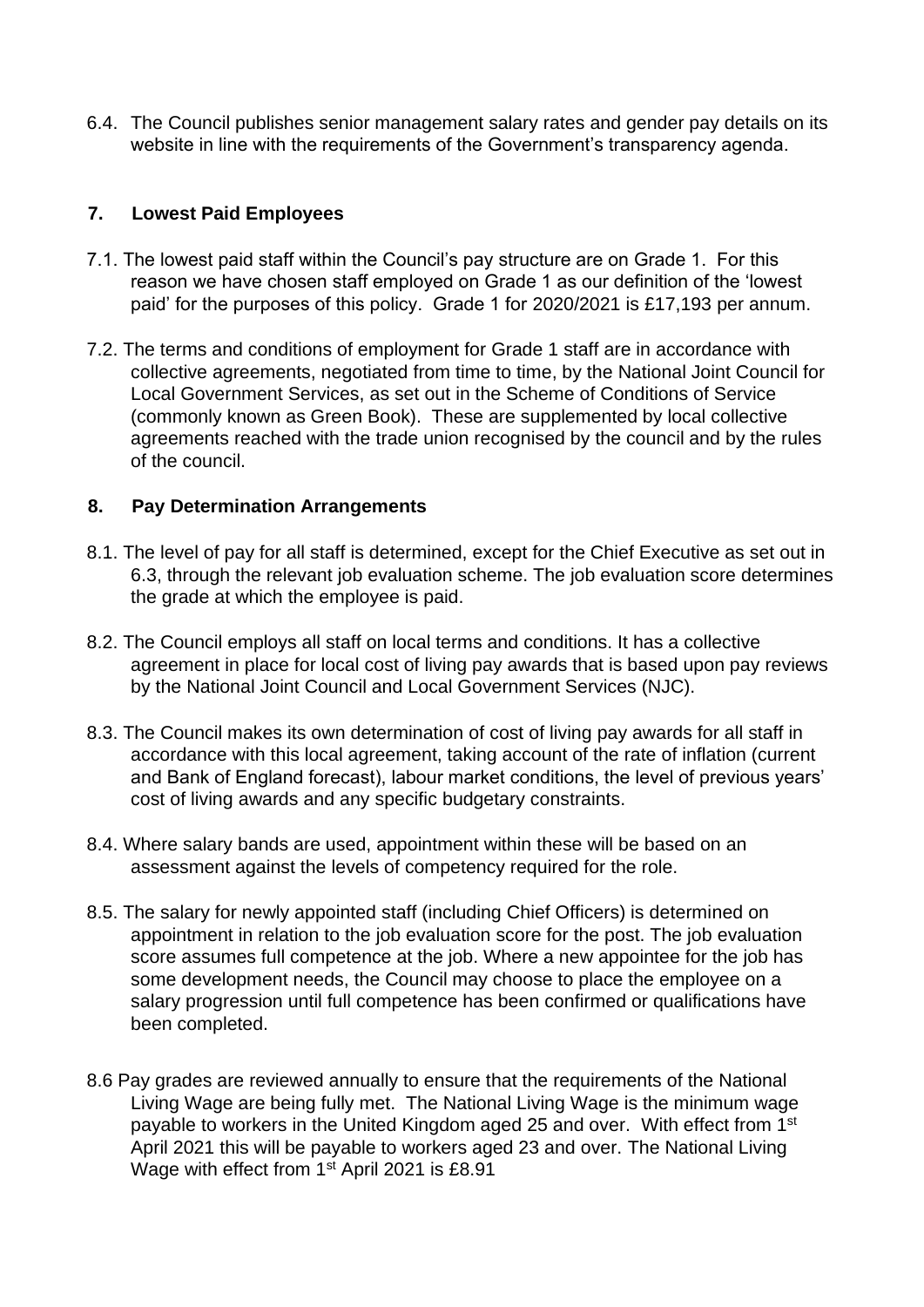- 8.7 The Council's current pay and reward arrangements have been designed to ensure consistency through the job evaluation process and with reference to the external market. A review of pay and reward is required to ensure that pay and reward arrangements enable us to attract and retain the right people and support the Council to be able to deliver the corporate strategy and focus on growth, agility and competitiveness.
- 8.8 The Council will monitor pay locally and nationally as required and will undertake market reviews in relation to specific posts. Where a post is hard to recruit to at any level, particularly where there are supply pressures, the Council has a process in place to consider applying market supplements, or to offer recruitment incentives. Market supplements are kept under review and may be withdrawn if market conditions change.
- 8.9 Local government elections and neighbourhood planning referendums are a separate statutory responsibility and rates of pay for local elections are set in accordance with a Lincolnshire County wide election scale of fees and charges. These rates differ according to the size of the ward contested.

#### **9. Allowances**

- 9.1 The Council will pay job related allowances to staff where it is a requirement of the job to do so. Staff who are required to respond to emergencies outside normal working hours are also currently in receipt of standby and call out arrangements, depending on the nature of the work.
- 9.2 Overtime is payable at flat rate and can only be done with the prior approval of the line manager. Chief Officers and managers are required to work evenings and weekends to meet the requirements of the job.
- 9.3 The Council does not pay essential car allowances or provide cars to any individual member of staff as the Council operates a pool car system available to all employees. Where the Chief Executive, Chief Officers or staff use their own cars for Council business they are reimbursed at a flat rate of 45p per mile in line with the HMRC guidelines. This practice will be reviewed as part of the overall review of pay and reward.
- 9.4 Honoraria and acting up payments may be paid for those staff who have taken up additional responsibilities for a defined period of time to cover absence, or additional duties. Where possible such payments will be based on the job evaluated rates of pay for those responsibilities. Each case will be considered on its own merits and a fair recompense will be calculated.
- 9.5 Temporary short-term appointments of staff will be paid in line with the job evaluated rate for the job and the prevailing market rate for such short-term appointments.
	- 9.6 Remuneration for staff on secondment will be in line with the Council's secondment policy (see Appendix 1)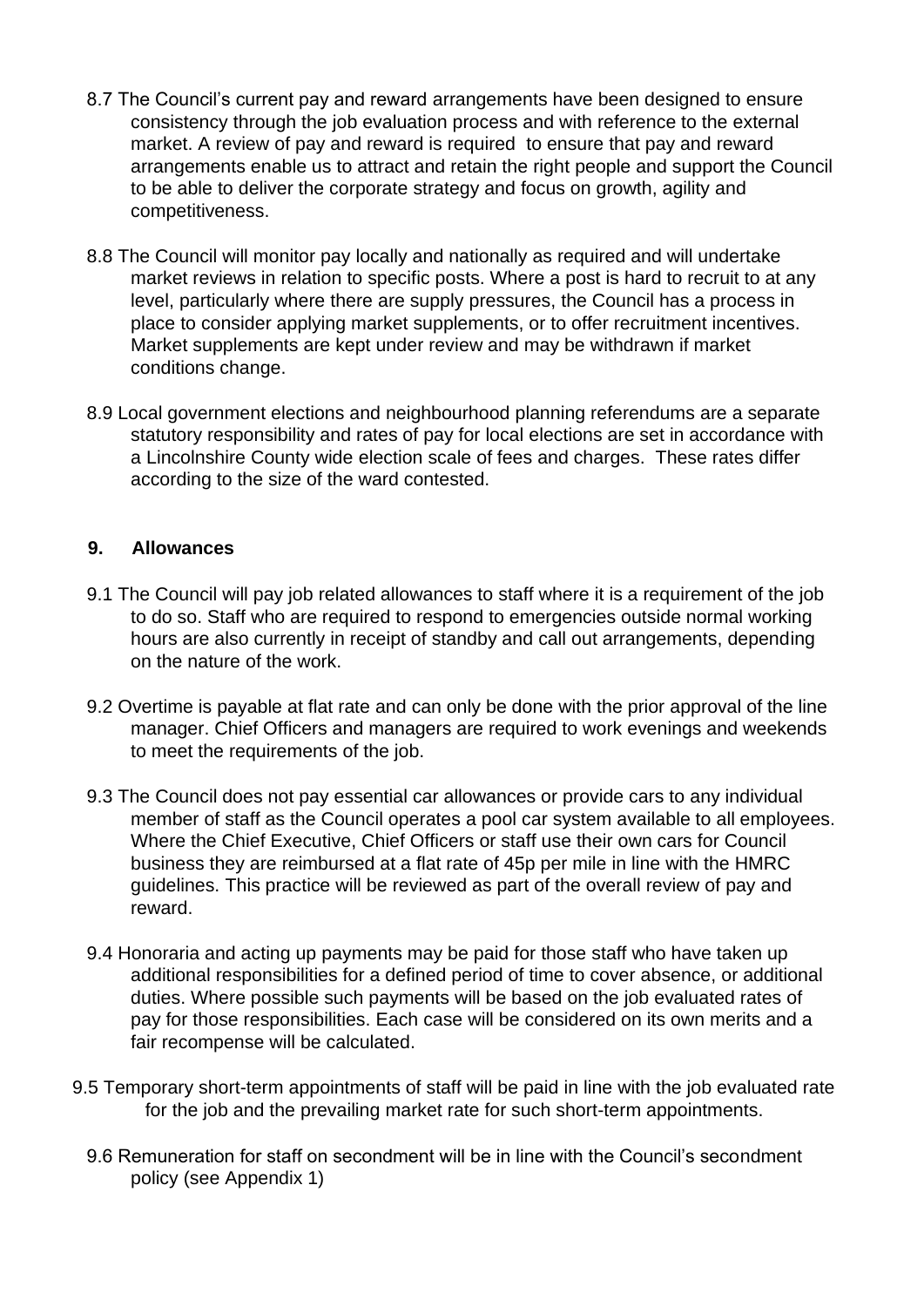#### **10 Apprentices**

10.1 The Council actively supports the employment of apprentices. The salary paid to all newly recruited apprentices is based on the National Minimum Wage in accordance with the person's age and is increased in line with Government recommendations.

| <b>April 2020</b> | $21 - 24$ | 18-20     | Under 18 |
|-------------------|-----------|-----------|----------|
|                   | £8.20     | £6.45     | £4.55    |
| <b>April 2021</b> | $21 - 22$ | $18 - 20$ | Under 18 |
|                   | £8.56     | £6.56     | £4.62    |

10.2 Current National Minimum Wage rates for employees are as follows:

National Minimum Wage rates are reviewed annually by the Government and any increases take effect from 1<sup>st</sup> April each year. With effect from 1<sup>st</sup> April 2021 National Minimum Wage rates apply to employees aged 23 and over.

10.3 The cost implications of employing all newly recruited apprentices on the National Living Wage of £8.91 from 1<sup>st</sup> April 2021 would be as follows per apprentice per year:

| April 2021 | $21 - 22$ | 18-20  | Under 18 |
|------------|-----------|--------|----------|
|            | £675      | £4,533 | £8,274   |

10.4 In accordance with the Apprentice levy any existing employees can be signed up to an appropriate apprenticeship in line with identified professional development needs. These employees receive the job evaluated salary for the post that they are employed in.

#### **11. Local Government Pension Scheme**

- 11.1 All staff who are members of the Local Government Pension Scheme make individual contributions to the scheme depending on their salary. Contribution rates for 2019- 2020 range from 5.5% to 12.5%.
- 11.2 The Council makes employer's contributions into the scheme, which are reviewed by the actuary. The employer contribution rate from 1 April 2021is 17.5%.

#### **12. Pay Multipliers**

12.1 Whilst job evaluation and the market determine the relationship between the highest and lowest paid employees, an analysis of pay multiples has been undertaken in the light of the requirements of the Localism Act 2011.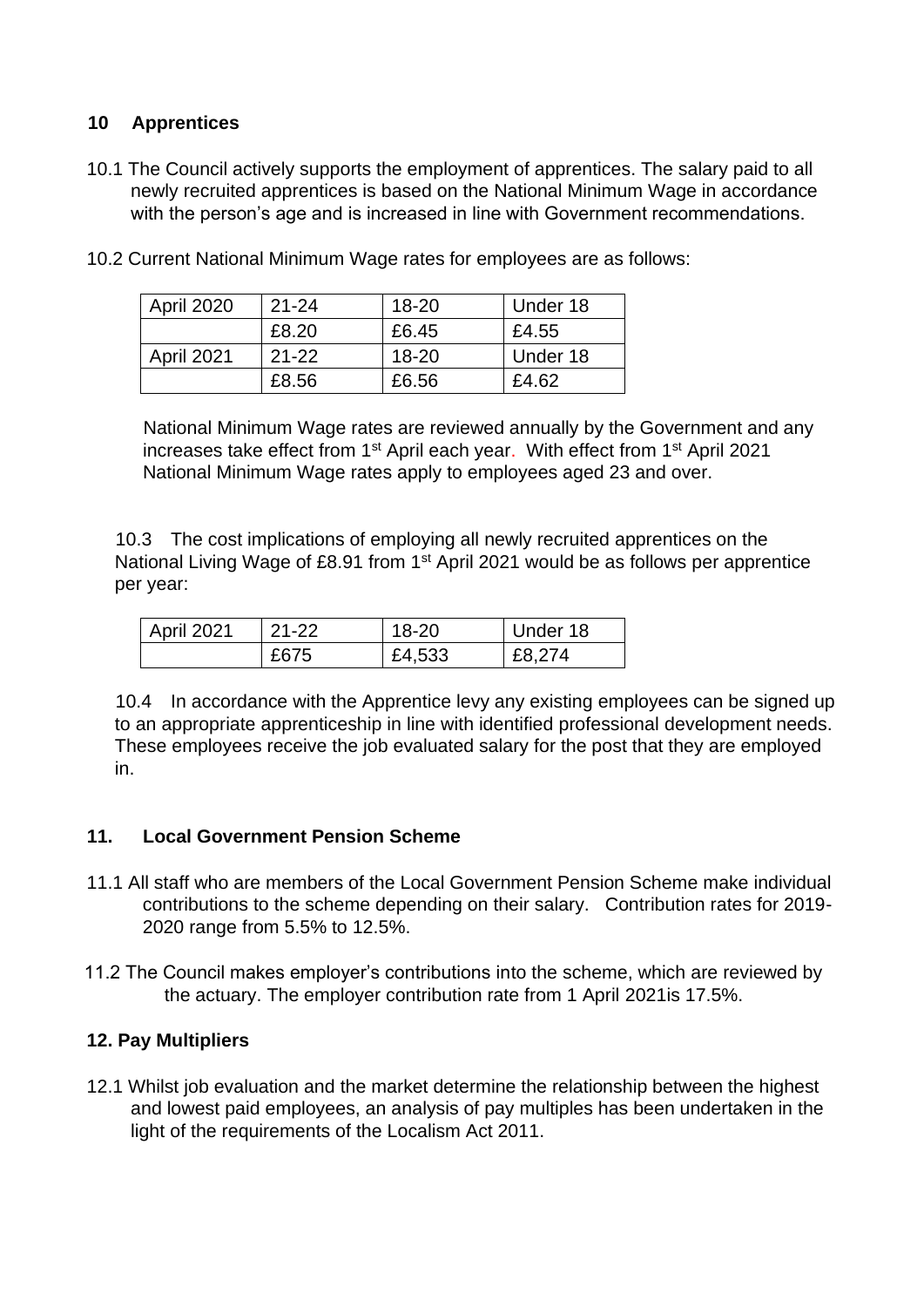- 12.2 The Council defines its lowest paid employees in relation to their grade. This definition has been selected to enable fair comparison on a Full Time Equivalent basis.
- 12.3 The Ratio of the highest paid employee to mean salary per Full Time Equivalent is 1:5.1 (based on actual salary paid).
- 12.4 The Council has no policy about the maximum or minimum levels of such ratio statistics.

# **13. Termination Payments**

- 13.1 The Council recognises that staff leave the Council for a range of reasons, including retirement, redundancy, voluntary resignation, or employment termination. Where a termination payment may apply, each case will be treated on its own merit and will comply with Council policies and the law.
- 13.2 The Council reserves the right to make any appropriate payments to protect the reputation of the Council and manage risk of litigation. This will be in line with legislation and with reference to best value.
- 13.3 The Council does not have any specific termination payments built into any employee's employment contract. It reserves the right to do so should such a need arise in the interests of the efficiency of the service.
- 13.4 The Council has a redundancy policy in place in accordance with current legislation which applies equally to all staff. Where redundancy payments are made to any employee the Council reserves the right to recover the redundancy severance payment.

13.5 The Government introduced legislation on 4 November 2020 implementing a cap of £95,000 on public sector exit payments for redundancy and business efficiency reasons. All termination payments based on redundancy or business efficiency will be checked to ensure compliance with the legislation.

#### **14. Re-engagement of employees**

- 14.1 Employees who are offered another post with any organisation covered by the Modification Order Act prior to their redundancy leaving date and commence within 4 weeks of leaving, are not eligible to receive a redundancy payment.
- 14.2 Employees who have been made redundant are eligible to apply for vacancies which may arise after they have left the Council's employment. Any such applications will be considered together with those from other candidates and the best person appointed to the post. Any necessary adjustment to pension would be made in accordance with the scheme regulations.

#### **15. Gender Pay Gap Reporting**